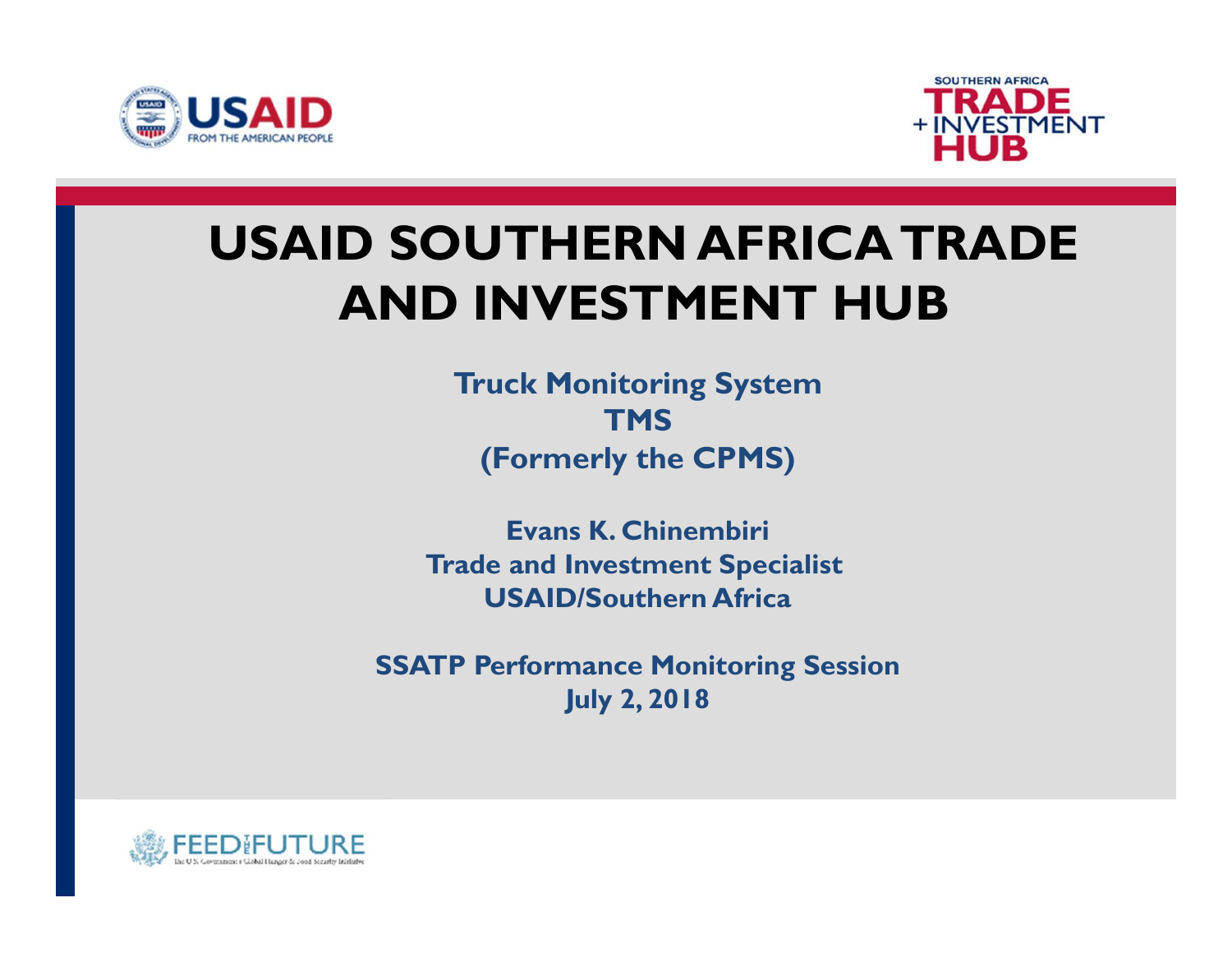



#### **Outline**

- Southern Africa Trade and Investment Hub (SATIH)? • Southern Africa Trade and Inves<br>
(SATIH)?<br>• USAID/SA challenge<br>• A solution:<br>• TMS overview<br>• Tools and benefits<br>• Next Steps<br>• Key points to remember
- USAID/SA challenge
- A solution:
	- TMS overview
	- Tools and benefits
- 
- Key points to remember

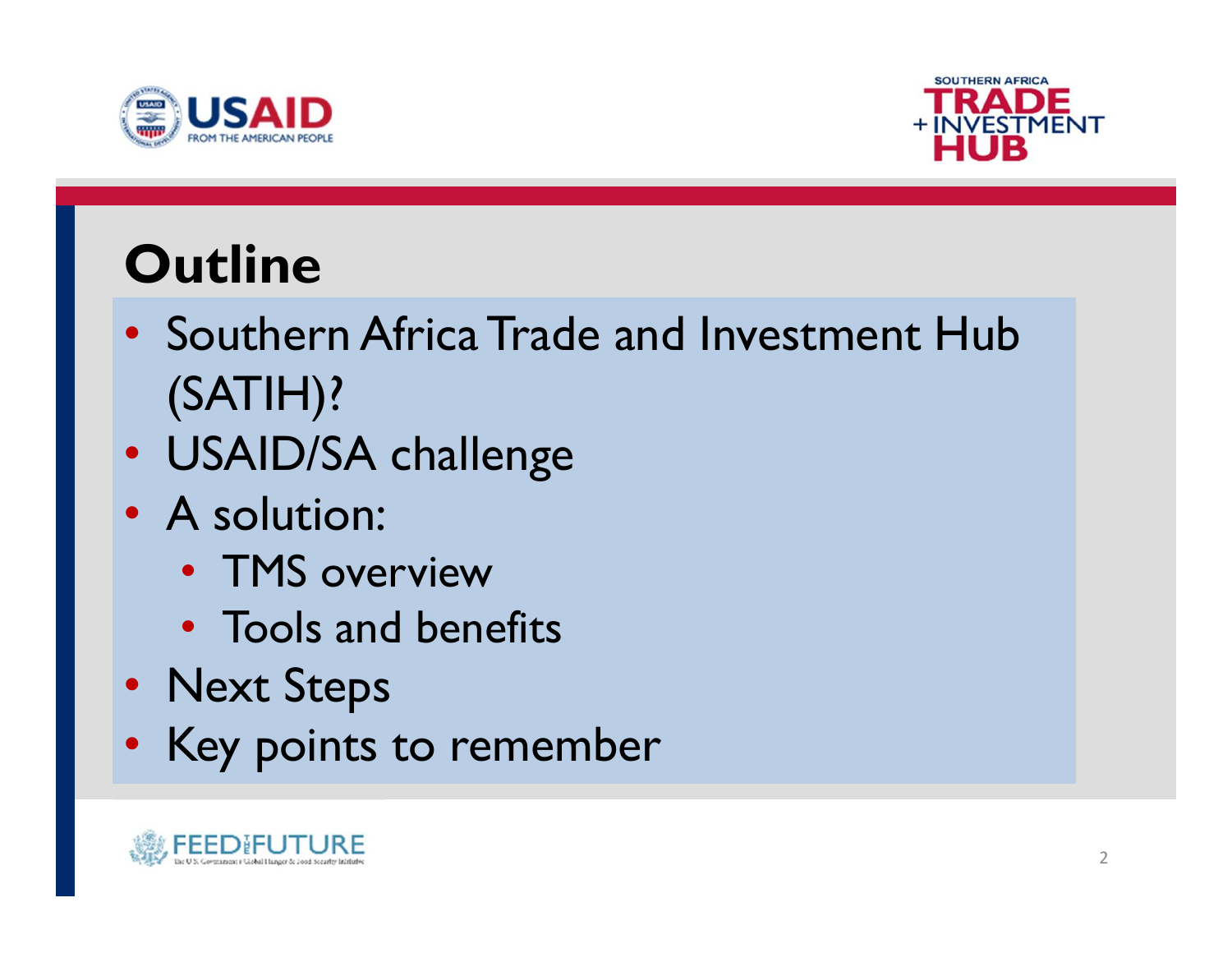



#### Who is SATIH?

- **One of 3 Trade and Investment Hubs: there is an** USAID<br>
TRADE<br>
THE FINEST<br>
THE HUB<br>
One of 3 Trade and Investment Hubs: there is an<br>
EATIH – Nairobi and WATIH – Accra).<br>
SATIH Geographic Scope: SADC<br>
Five-year project (2016-2021) with a total **SATIME TRADE<br>
SATIME TRADE TRADE TRADE THE SATIME THUB**<br>
SATIME TO A SATIME TO A SATIME THE SATIME OF SATIME Geographic Scope: SADC<br>
SATIME Geographic Scope: SADC<br>
SATIME Geographic Scope: SADC<br>
SATIME Geographic Scope: S H<br> **Tho is SATIH?**<br>
One of 3 Trade and Investment Hubs: there i<br>
EATIH – Nairobi and WATIH – Accra).<br>
SATIH Geographic Scope: SADC<br>
Five-year project (2016-2021) with a total<br>
estimated cost \$ of 73 Million<br>
Offices in Sou
- 
- **Five-year project (2016-2021) with a total**
- **Offices in South Africa (Pretoria), and Botswana** (Gaborone);
	- **Embedded advisors in Malawi, and Zambia.**

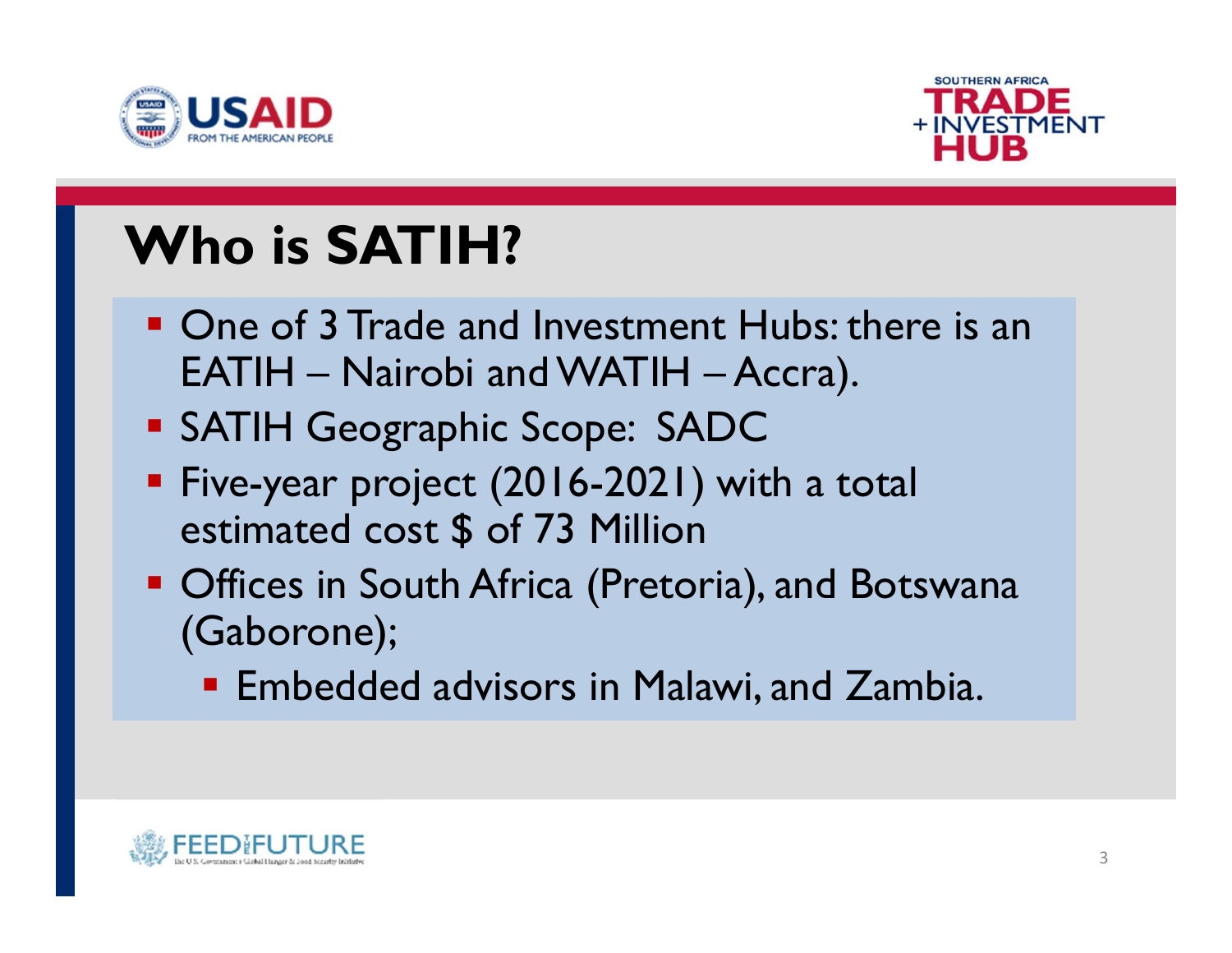





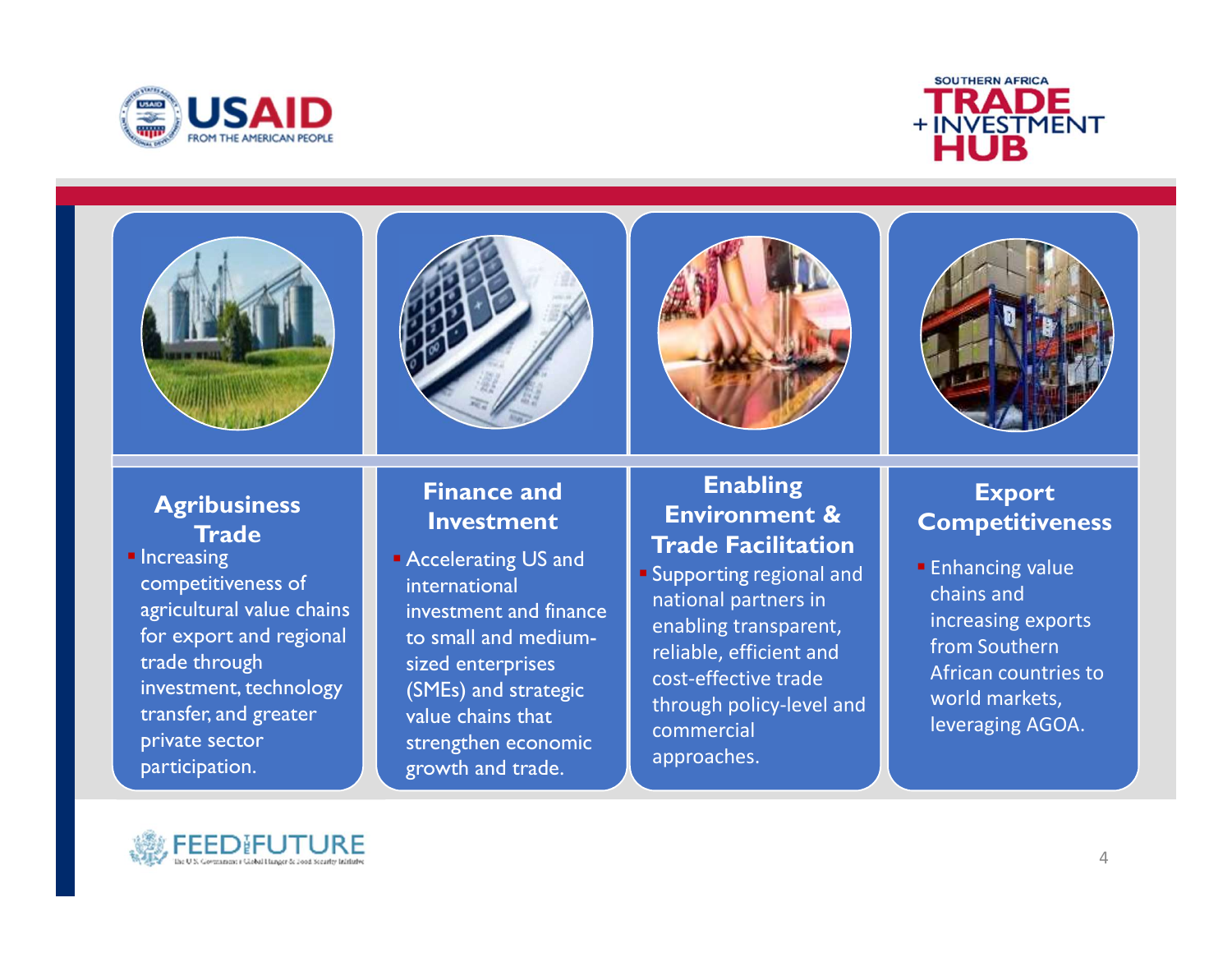



#### The Challenge

- Hub's Objective:↑Regional trade ↓Time & cost to trade
- How to measure Time and Cost
	- Consistently,
	- Accurately &
	- Cost effectively

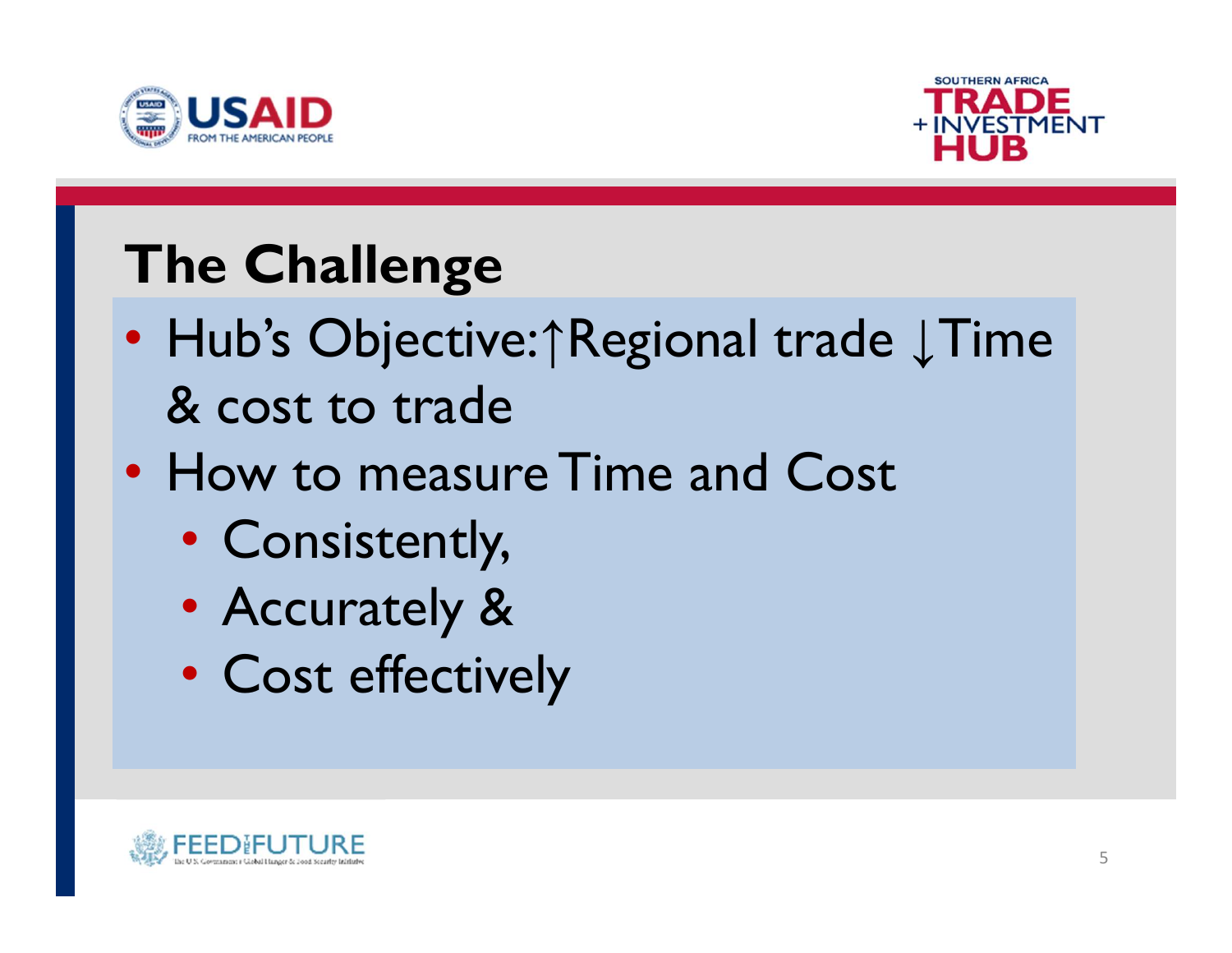



#### Solution

- Truck Monitoring System
	-
- **USAID**<br>
 INVESTMENT<br>
 INVESTMENT<br>
Fruck Monitoring System<br>
 TMS concept initiated by TMSA in 2013<br>
 Resumed: (February 2017-March 31 2018)<br>
SSATP proof of concept and it works! • Resumed: (February 2017-March 31 2018)
- SAID<br>
Ition<br>
Ick Monitoring System<br>
TMS concept initiated by TMSA in 2013<br>
Resumed: (February 2017-March 31 2018)<br>
SSATP proof of concept and it works!<br>
USAID/SA through Southern Africa Trade Hub<br>
currently TMS funde • ITCD<br>
• TMS concept - initiated by TMSA in 2013<br>
• Resumed: (February 2017-March 31 2018)<br>
• SSATP – proof of concept – and it works!<br>
• USAID/SA through Southern Africa Trade Hub<br>
• crick-May the "System manager" currently TMS funder.
	- Crick-May the "System manager"

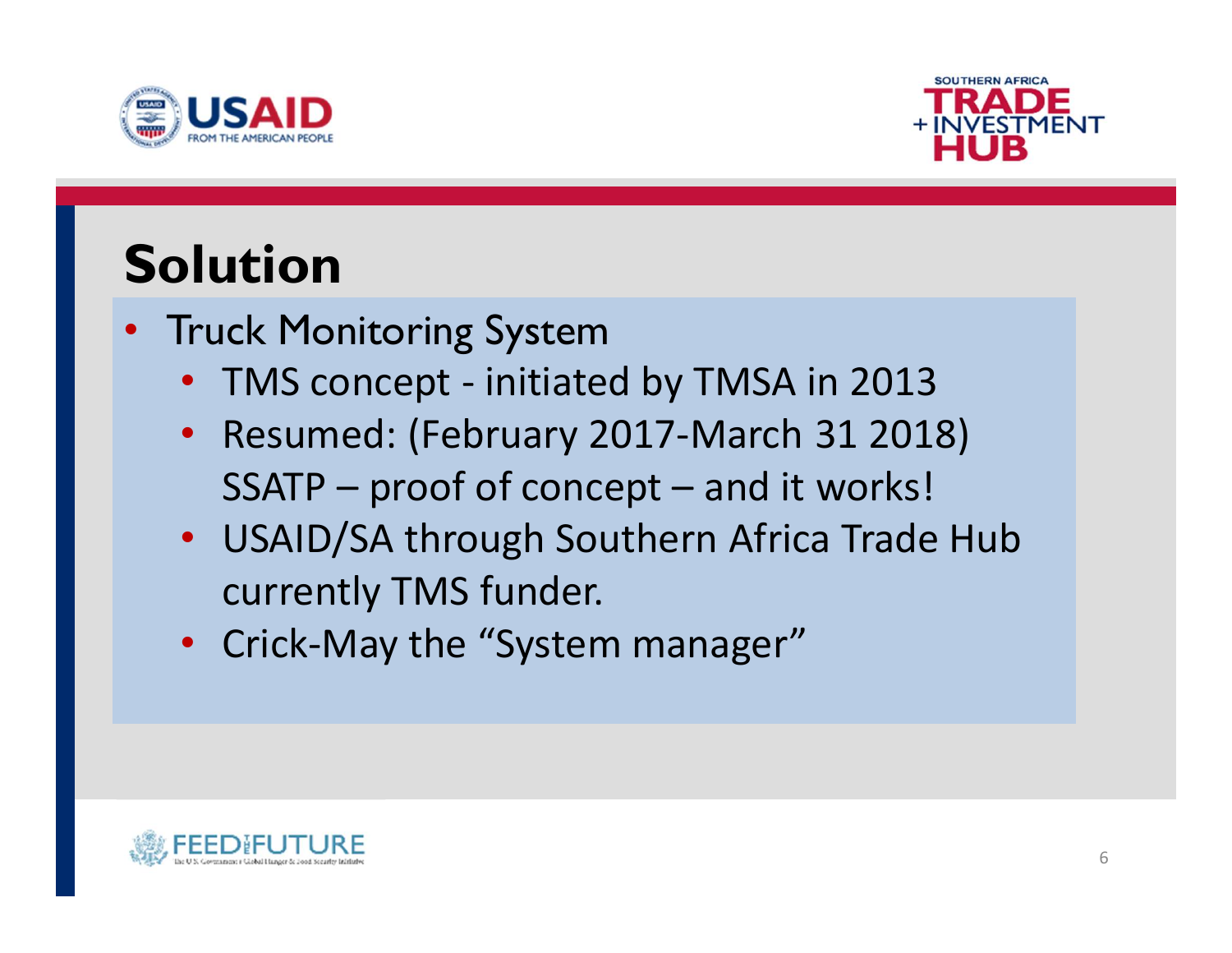





#### For access to the system email Fred at: Fred\_Levitan@satihub.com

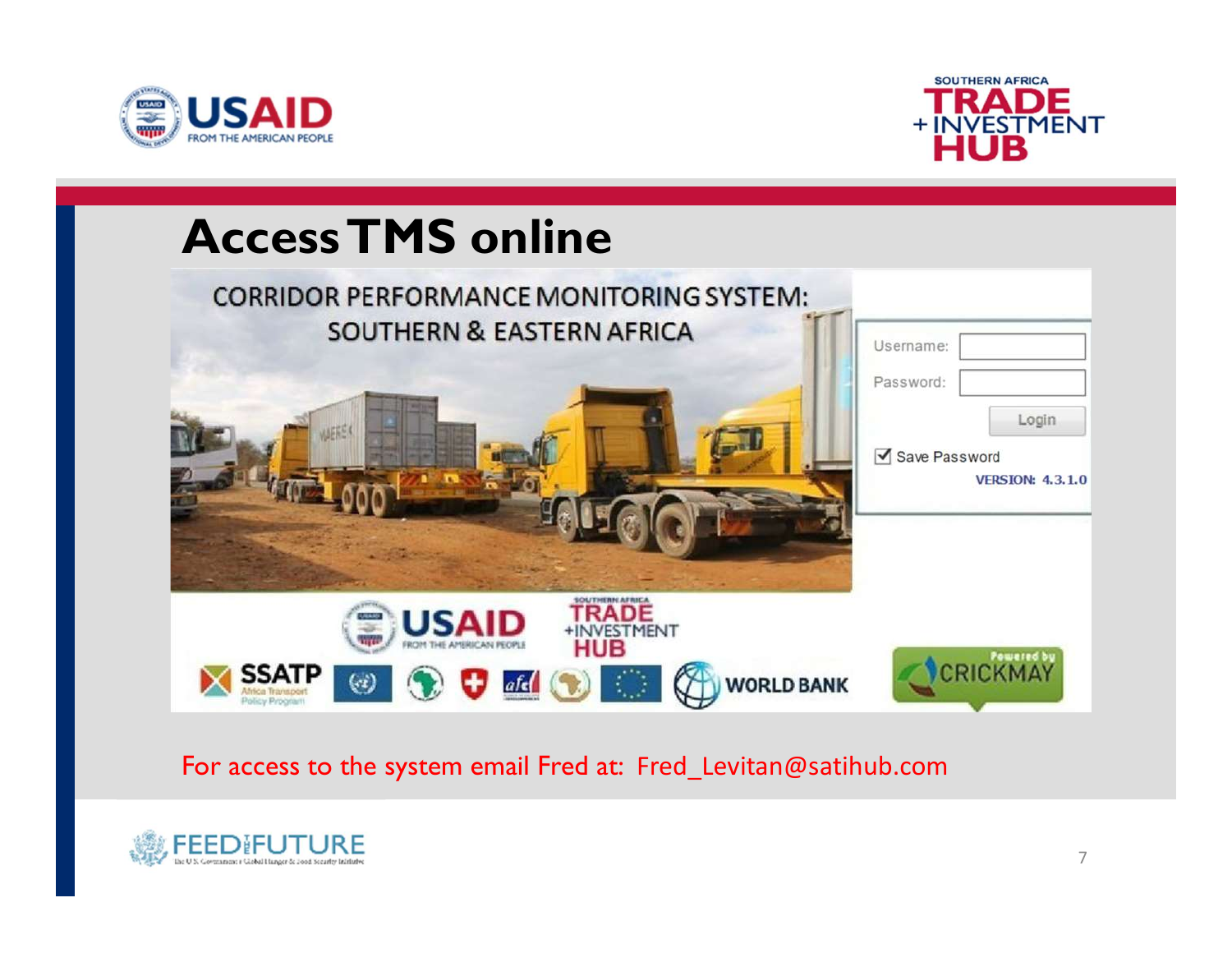



**Burney Committee Committee** 

#### TMS offers many benefits

Extensive geographic coverage

Generates a very large, high quality and consistent dataset

Independent party to monitor corridor performance

Produces high quality, multi-layered data reporting

Provides solid indicators

Offered for public good with USAID support

Serves as diagnostic tool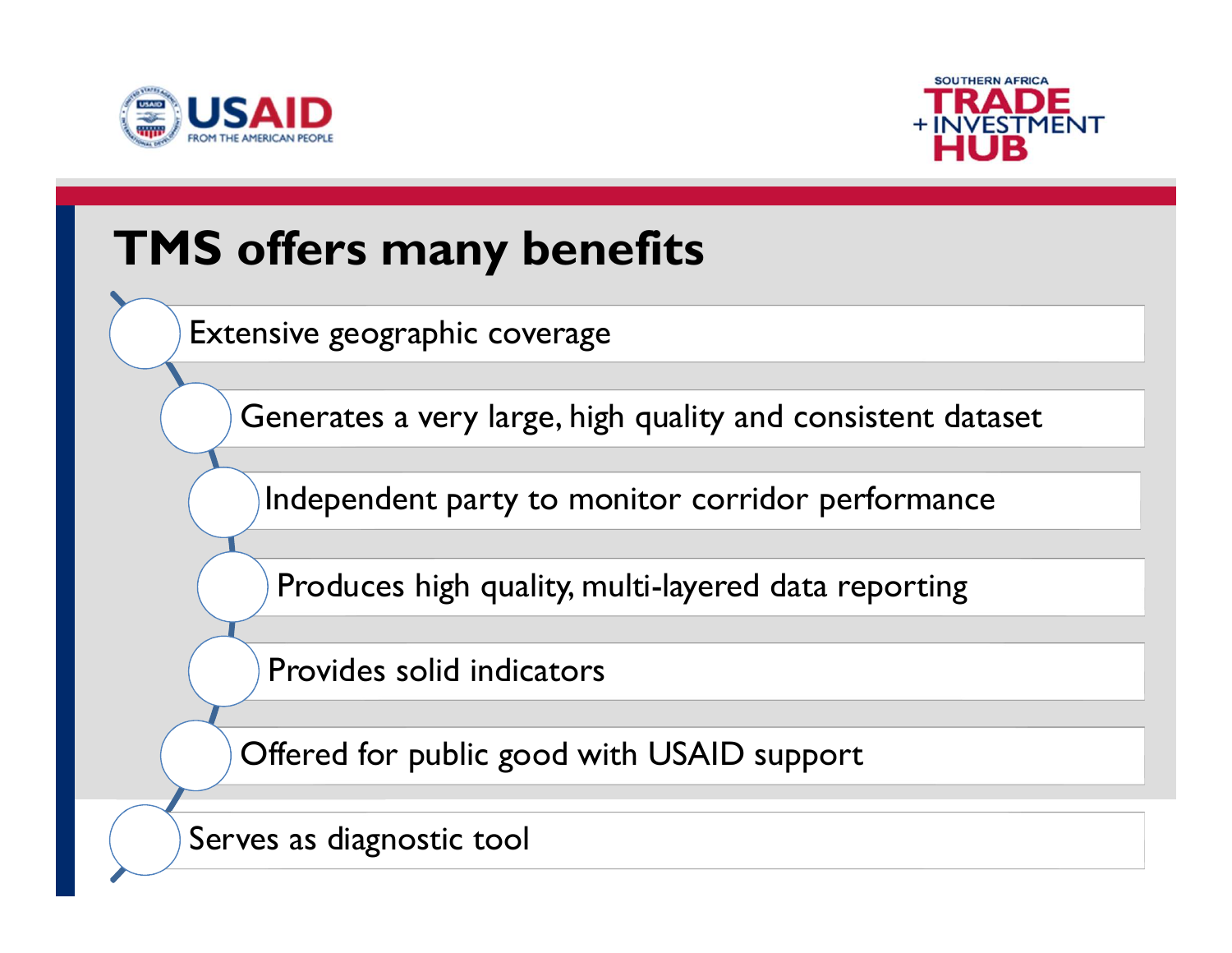



# TMS – How it works!

- Tracking data from transport companies (95,000 trucks)
- Tracking companies upload to system
- Data is depersonalized, consolidated and verified
- Analytical reports provided through interactive web portal



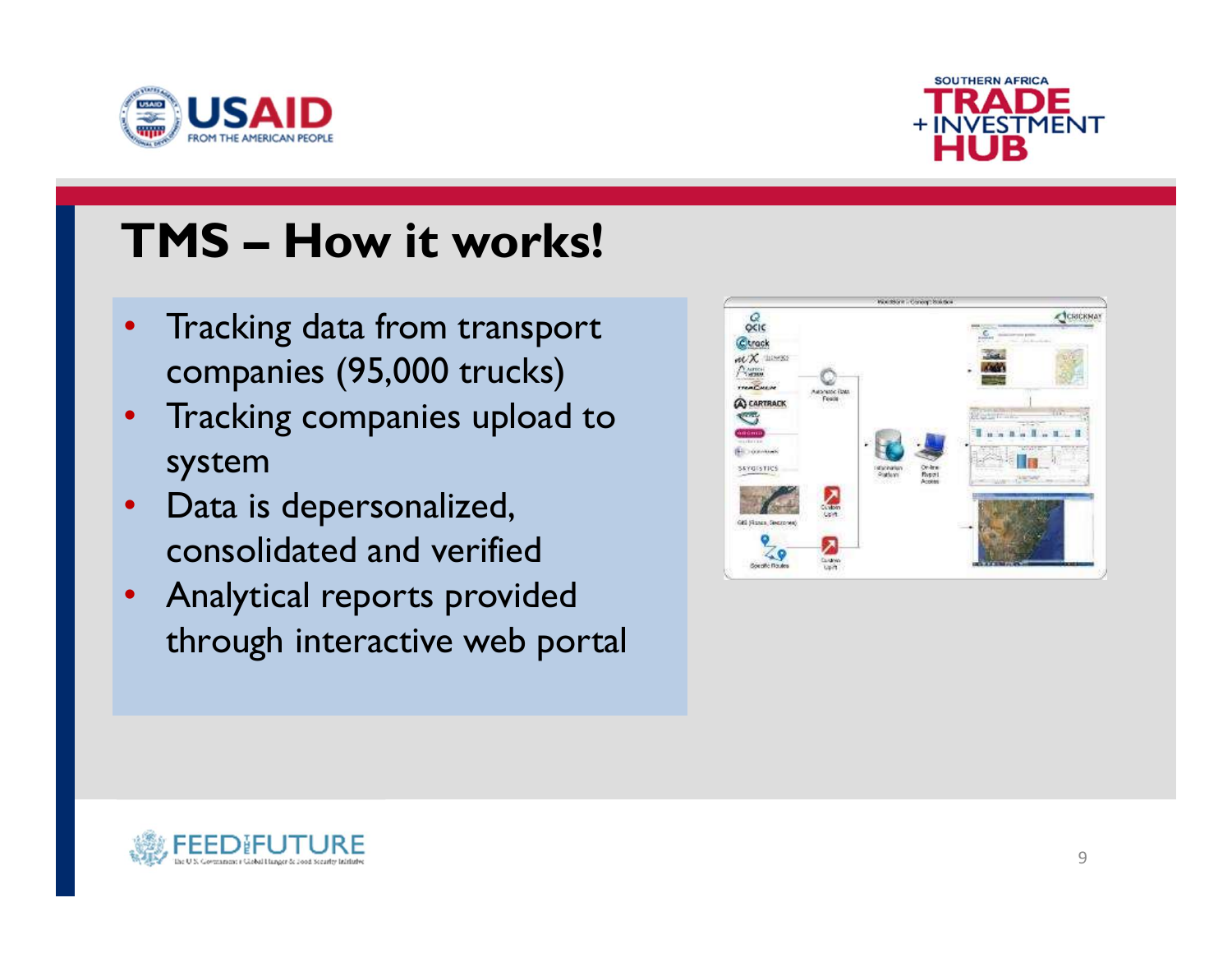



#### TMS produces actionable information

4 dashboards generate 29 reports:

- Border arrival and departure times of trucks
- Routes with speed: How long it takes a truck to go from point A to B on corridors **Example 13 PF Oddeces accionable**<br>lashboards generate 29 reports:<br>Border arrival and departure<br>times of trucks<br>Routes with speed: How long it<br>takes a truck to go from point A<br>to B on corridors<br>Border activity (time at cus
- Border activity (time at customs
- Economic areas (time spent in a larger area such as a city)





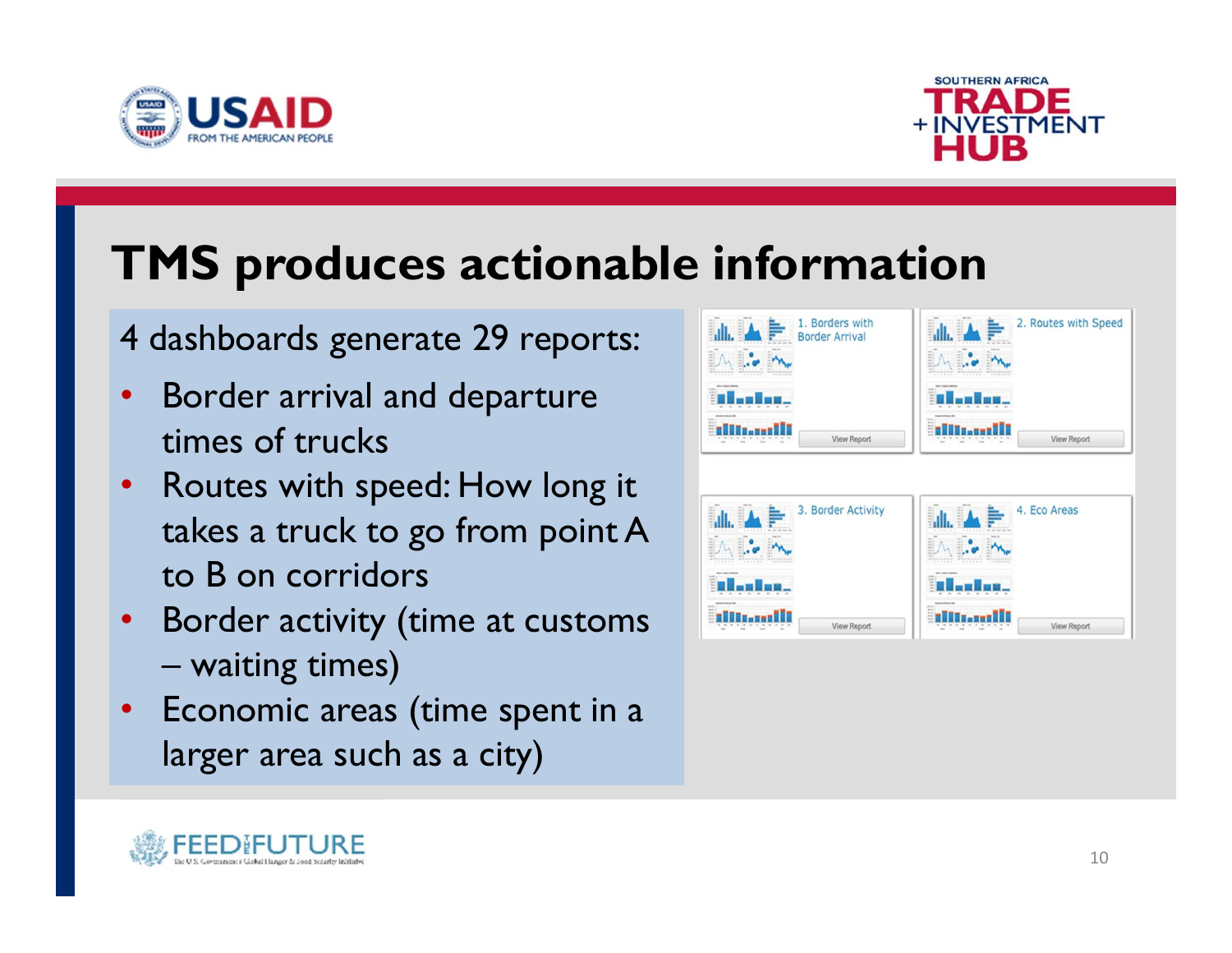



#### Next Steps…

### Goal: Improve stakeholder's accessibility and understanding of the TMS tool **EXALU FRADE<br>
EXALUS FRADE FRADE FRADE**<br> **EXE STEPS...**<br> **EXE STEPS...**<br> **EXE STEPS FRADE FRADE FRADE FRADE FRADE FRADE FRADE FRADE FRADE FRADE FRADE FRADE FRADE FRADE FRADE FRADE FRADE FRAMENT<br>
<b>EXALUS FRAMENT FRAMENT FRA EXT Steps...**<br> **EXT Steps...**<br> **EXT STEPS STEPS...**<br> **EXTIMS tool**<br>
Communication Strategy<br>
• Develop and release a user manual<br>
• Improve User experience<br>
• "Launch" event of TMS<br>
Content generation – research reports **• Next Steps...**<br> **Goal: Improve stakeholder's accessibility and under:**<br> **of the TMS tool**<br>
• Communication Strategy<br>
• Develop and release a user manual<br>
• Improve User experience<br>
• "Launch" event of TMS<br>
• Content gen Goal: Improve stakeholder's accessibility ar<br>
of the TMS tool<br>
• Communication Strategy<br>
• Develop and release a user manual<br>
• Improve User experience<br>
• "Launch" event of TMS<br>
• Content generation – research reports<br>
• P **EXECUTE IS THE SERVICE IS ACCESSIONERY AND SERVICE THIS COOPERATION**<br>• Develop and release a user manual<br>• Improve User experience<br>• "Launch" event of TMS<br>**Content generation – research reports**<br>• Partnership with think t

- Communication Strategy
	-
	-
	- "Launch" event of TMS
- - Partnership with think tanks e.g.: Trade law center (tralac)
- -
	- Collaboratively provide solutions to address these data needs.